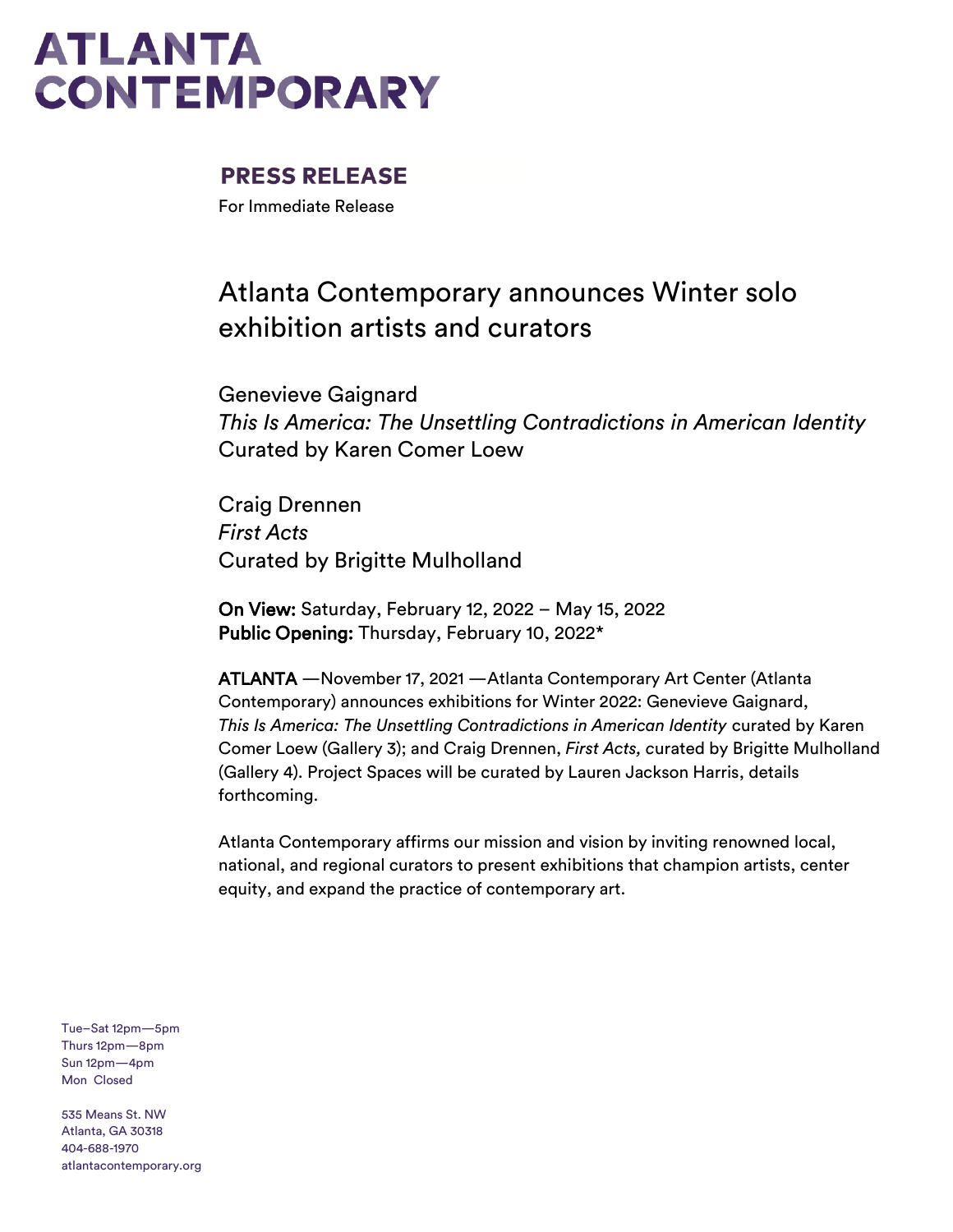

Genevieve Gaignard *This Is America: The Unsettling Contradictions in American Identity* Curated by Karen Comer Loew

The COVID-19 pandemic and Black Lives Matter movement, along with the insurrection of the Capital on January 6, 2021, have affected the way Americans relate to and communicate with one another.

Genevieve Gaignard's work addresses the inequities of racial perceptions. At first deceptive, cozy collages and heavily nostalgic-filled installation of domestic interiors and photographic portraiture draw the viewer in, belying her willingness to confront the sensitive issues of race, stereotypes, beauty standards, consumption, and identity.

Tue–Sat 12pm—5pm Thurs 12pm—8pm Sun 12pm—4pm Mon Closed

Gaignard picks up the deep theme of identity again in her photographs which invite the viewer to look beyond the surface and consider who the subject might really be. She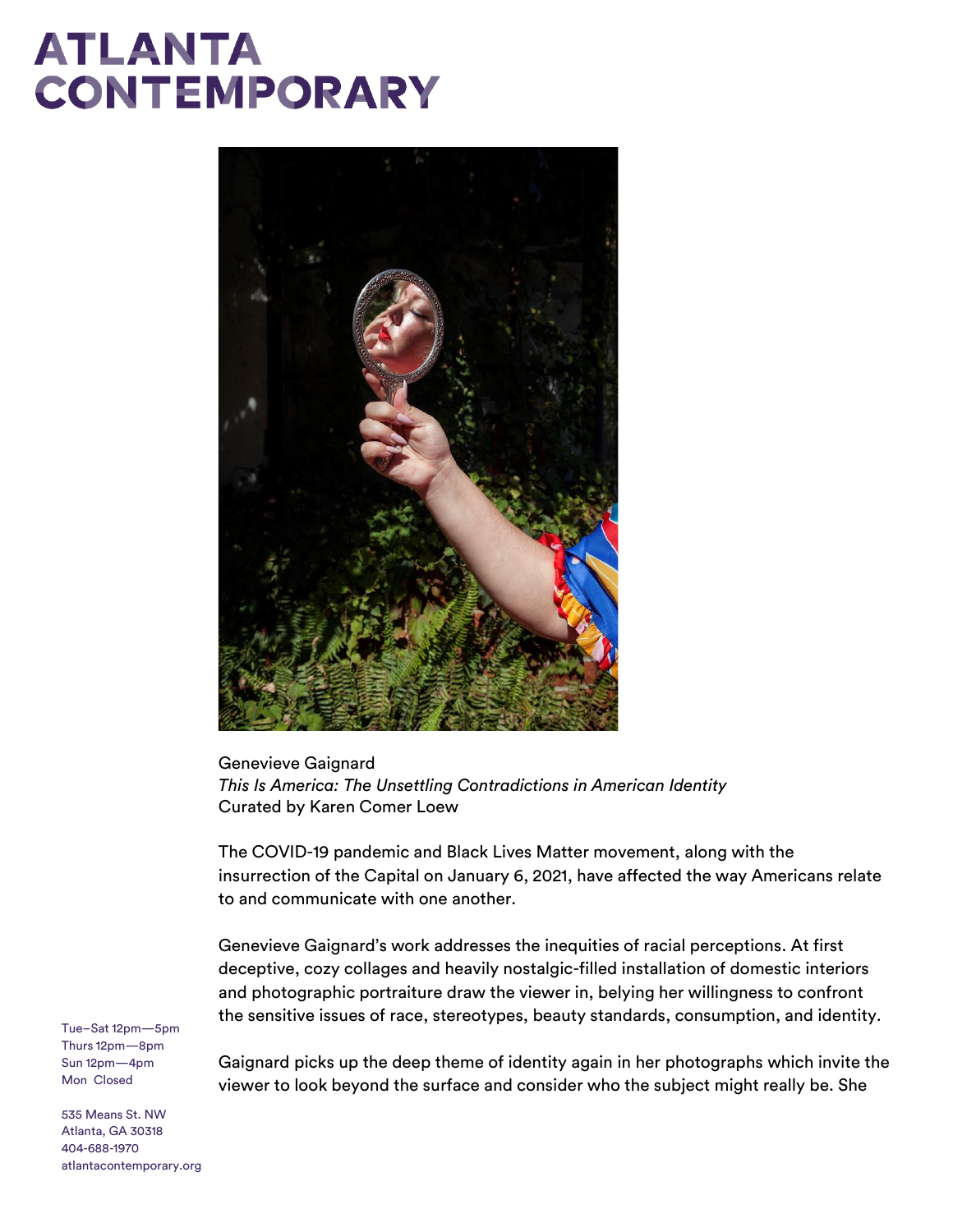strives to imbue these photographs with greater significance, inserting subtle references to the media and politics, often with a sarcastic edge.

#### About Genevieve Gaignard

Genevieve Gaignard is a Los Angeles-based, multidisciplinary artist whose body of work incorporates installation, sculpture, collage, and photographic self-portraiture to explore race, femininity, and class. As a biracial woman in America, Gaignard investigates the aesthetic and cultural divide between Black and White, a chasm as palpable as it is "invisible". She interrogates notions of "passing" by positioning her own female body as the chief site of exploration - challenging viewers to navigate the powers and anxieties of intersectional identity.

Gaignard's work has been included in numerous solo and group exhibitions including: The Smithsonian National Portrait Gallery, D.C.; Crystal Bridges Museum of Art, AR; The Studio Museum in Harlem, NY; California African American Museum, CA; Massachusetts Museum of Contemporary Art, MA; and Prospect.4, LA. Gaignard received her BFA in Photography from Massachusetts College of Art and Design, and her MFA in Photography from Yale University.

### About Karen Comer Loew

Karen Comer Loew is Executive Director and Chief Curator of Hammonds House Museum in Atlanta. Previously she worked as Manager and Curator of the Chastain Arts Center for 12 years. She has a passion for the arts and has experience in museums, galleries, and arts institutions for over twenty years which includes positions at the Smithsonian Institution's National Portrait Gallery, the Tubman African American Museum, and the Whitney Museum of American Art. She has also worked as an independent art advisor, appraiser, lecturer, and curator working with acclaimed artists such as Amy Sherald, Rashid Johnson, Carrie Mae Weems, and Elizabeth Catlett among many others.

Most recently and during the pandemic, Loew worked with internationally known artist Hank Willis Thomas in placing the sculpture *All Power to All People* in Atlanta as a stop on its tour across the US. Loew also developed *Creative Conversations*, a conversation series hosted on Instagram with artists and professional arts workers working within the African Diaspora. Conversations include Hank Willis Thomas, Sanford Biggers, Sheila Pree Bright, Halima Taha and others.

Tue–Sat 12pm—5pm Thurs 12pm—8pm Sun 12pm—4pm Mon Closed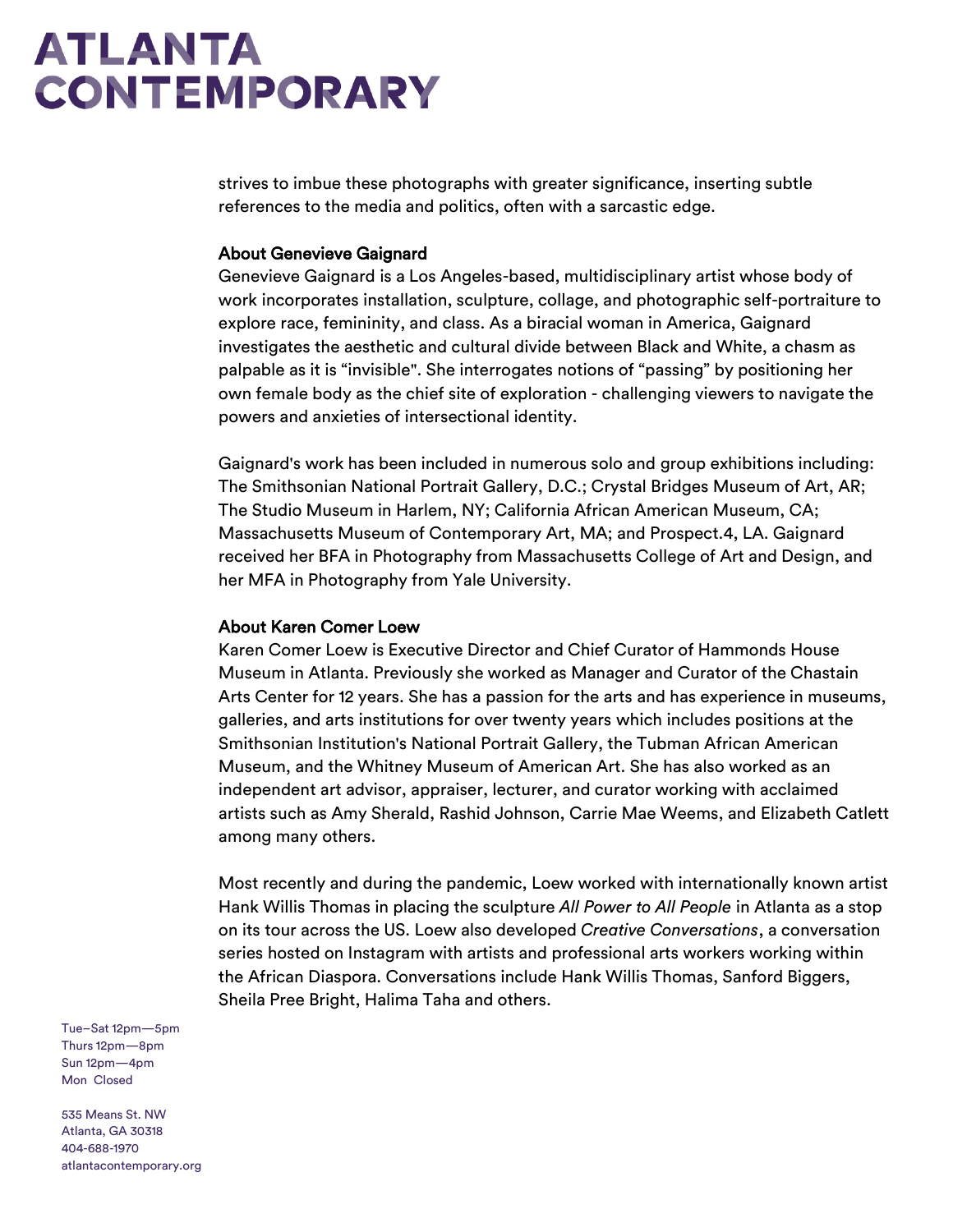

Craig Drennen *First Acts* Curated by Brigitte Mulholland

*First Acts*, a solo exhibition of Craig Drennen's work, marks the artist's return to Atlanta Contemporary. In 2010, Drennen began a three-year residency that coincided with the start of his now signature body of work based on *Timon of Athens*. Developing distinct bodies of work out of each character, Drennen has spent the past decade mining this long-form studio practice based on William Shakespeare's most problematic play.

*First Acts* unites the early works first conceived at Atlanta Contemporary with new works that demonstrate the artist's fastidious focus and long-term devotion to developing this unique form. Drennen's *Timon of Athens* project includes painting, sculpture, installation, performance, and video, prompted by what it means to create art in the context of, and based on, the worst work by the (arguably) best and most influential Western playwright. The early characters allowed Drennen a platform to question the inherited canon while expanding his vocabulary within contemporary art. The exhibition features new combinations of characters exhibited together for the first time, demonstrating Drennen's simultaneously historic and yet utterly contemporary take on the act of art-making.

The opening reception will include a performance and an exhibition catalog will be produced in conjunction with the exhibition.

Tue–Sat 12pm—5pm Thurs 12pm—8pm Sun 12pm—4pm Mon Closed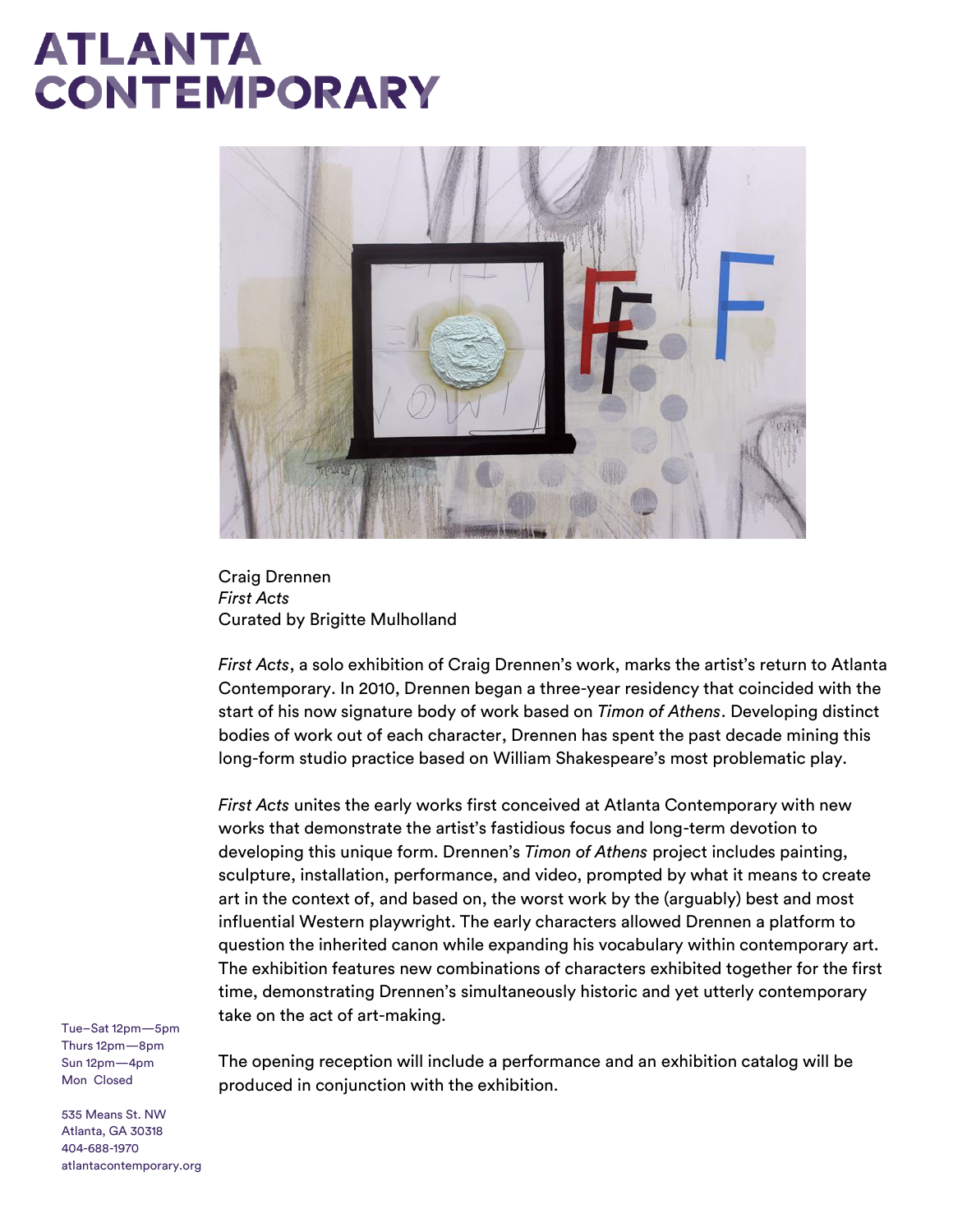#### About Craig Drennen

Craig Drennen is a painter and a 2018 Guggenheim Fellow. He was a participant in Atlanta Contemporary's studio program from 2010 through 2013 and was included in *Painters Panting* at Atlanta Contemporary in 2012. His MOCA GA Working Artist Project exhibition took place in 2017. His recent solo exhibitions include *Old Athenian &* at Stove Works in Chattanooga, TN, and Merchants, Bandits, and Certain Senators at Laney Contemporary in Savannah, GA. He has been an artist-in-residence at Yaddo, MacDowell, the Triangle Arts Fountation, and Skowhegan. His work has been reviewed in Art in America, Artforum, the New York Times, and the Boston Globe. Drennen served as Dean at Skowhegan, teaches at Georgia State University, and manages THE END Project Space in Atlanta. Since 2008, he has organized his studio practice around Shakespeare's *Timon of Athens*.

### About Brigitte Mulholland

Brigitte Mulholland is a Director at Anton Kern Gallery, as well as an independent curator with projects staged at Spring/Break, Cuchifritos Gallery, and the W Hotel Downtown, among others. Her shows have received reviews from Artsy, Artnet, Artforum, Hyperallergic, and Artcritical. Mulholland has been working in New York in the art world since 2006, and holds a Master's degree in Art History from Hunter College. This is her first curatorial project in Atlanta.

### About Atlanta Contemporary

Atlanta Contemporary engages the public through the creation, presentation and advancement of contemporary art. Founded in 1973 as Nexus, a grassroots artists' cooperative, Atlanta Contemporary has since become one of the Southeast's leading contemporary art centers. We play a vital role in Atlanta's cultural landscape by presenting over 45 exhibitions throughout the year, featuring consequential artists from the local, national, and international art scenes. We are one of the few local institutions that commissions new works by artists, paying particular attention to artists of note who have not had a significant exhibition in the Southeast. We organize 90+ diverse educational offerings annually, unrivaled by other local organizations of our size. We are the only local organization to provide on-site subsidized studio space to working artists through our Studio Artist Program, removing cost as a barrier to the creative process. Visi[t atlantacontemporary.org](https://atlantacontemporary.org/) to learn more.

#### All press inquiries, contact:

Veronica Kessenich, Executive Director [veronica@atlantacontemporary.org](mailto:veronica@atlantacontemporary.org)

Tue–Sat 12pm—5pm Thurs 12pm—8pm Sun 12pm—4pm Mon Closed